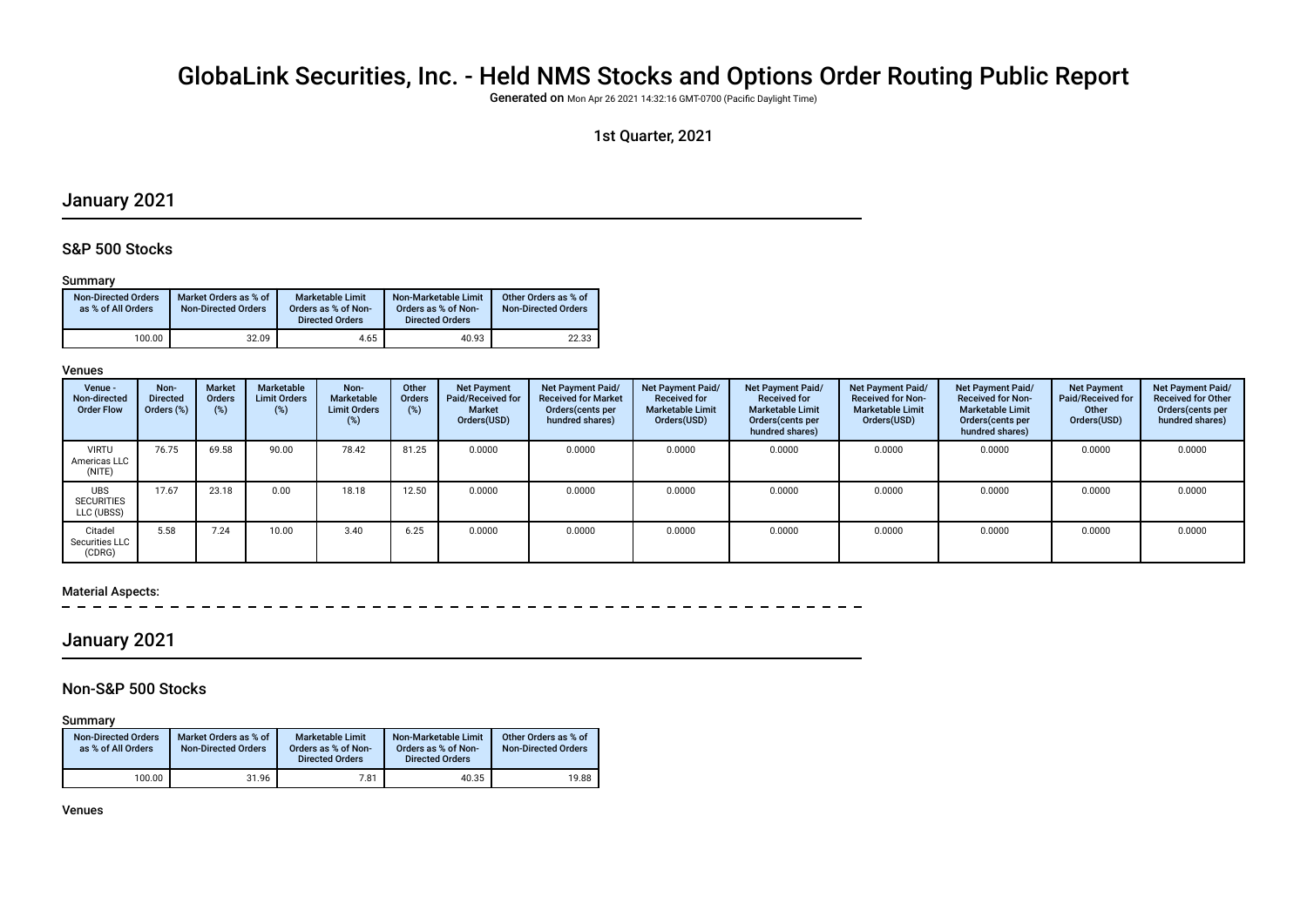| Venue -<br>Non-directed<br><b>Order Flow</b>  | Non-<br><b>Directed</b><br>Orders (%) | <b>Market</b><br><b>Orders</b><br>$(\%)$ | Marketable<br><b>Limit Orders</b><br>(%) | Non-<br>Marketable<br><b>Limit Orders</b><br>(%) | Other<br><b>Orders</b><br>(%) | <b>Net Payment</b><br>Paid/Received for<br>Market<br>Orders(USD) | Net Payment Paid/<br><b>Received for Market</b><br>Orders(cents per<br>hundred shares) | Net Payment Paid/<br><b>Received for</b><br><b>Marketable Limit</b><br>Orders(USD) | <b>Net Payment Paid/</b><br><b>Received for</b><br><b>Marketable Limit</b><br>Orders(cents per<br>hundred shares) | Net Payment Paid/<br><b>Received for Non-</b><br><b>Marketable Limit</b><br>Orders(USD) | Net Payment Paid/<br><b>Received for Non-</b><br><b>Marketable Limit</b><br>Orders (cents per<br>hundred shares) | <b>Net Payment</b><br>Paid/Received for<br>Other<br>Orders(USD) | Net Payment Paid/<br><b>Received for Other</b><br>Orders (cents per<br>hundred shares) |
|-----------------------------------------------|---------------------------------------|------------------------------------------|------------------------------------------|--------------------------------------------------|-------------------------------|------------------------------------------------------------------|----------------------------------------------------------------------------------------|------------------------------------------------------------------------------------|-------------------------------------------------------------------------------------------------------------------|-----------------------------------------------------------------------------------------|------------------------------------------------------------------------------------------------------------------|-----------------------------------------------------------------|----------------------------------------------------------------------------------------|
| <b>UBS</b><br><b>SECURITIES</b><br>LLC (UBSS) | 55.64                                 | 53.22                                    | 60.01                                    | 52.96                                            | 63.23                         | 0.0000                                                           | 0.0000                                                                                 | 0.0000                                                                             | 0.0000                                                                                                            | 0.0000                                                                                  | 0.0000                                                                                                           | 0.0000                                                          | 0.0000                                                                                 |
| <b>VIRTU</b><br>Americas LLC<br>(NITE)        | 39.68                                 | 44.73                                    | 35.78                                    | 38.69                                            | 35.12                         | 0.0000                                                           | 0.0000                                                                                 | 0.0000                                                                             | 0.0000                                                                                                            | 0.0000                                                                                  | 0.0000                                                                                                           | 0.0000                                                          | 0.0000                                                                                 |
| Citadel<br>Securities LLC<br>(CDRG)           | 4.68                                  | 2.05                                     | 4.21                                     | 8.35                                             | 1.65                          | 0.0000                                                           | 0.0000                                                                                 | 0.0000                                                                             | 0.0000                                                                                                            | 0.0000                                                                                  | 0.0000                                                                                                           | 0.0000                                                          | 0.0000                                                                                 |

# Material Aspects:<br> $- - - - -$

## January 2021

## **Options**

### **Summary**

| <b>Non-Directed Orders</b><br>as % of All Orders | Market Orders as % of<br><b>Non-Directed Orders</b> | <b>Marketable Limit</b><br>Orders as % of Non-<br><b>Directed Orders</b> | Non-Marketable Limit<br>Orders as % of Non-<br><b>Directed Orders</b> | Other Orders as % of<br><b>Non-Directed Orders</b> |
|--------------------------------------------------|-----------------------------------------------------|--------------------------------------------------------------------------|-----------------------------------------------------------------------|----------------------------------------------------|
| 100.00                                           | 21.57                                               | 10.20                                                                    | 30.98                                                                 | 37.25                                              |

#### Venues

| Venue -<br>Non-directed<br><b>Order Flow</b>                    | Non-<br><b>Directed</b><br>Orders (%) | <b>Market</b><br><b>Orders</b> | Marketable<br><b>Limit Orders</b><br>(%) | Non-<br>Marketable<br><b>Limit Orders</b><br>(%) | Other<br>Orders | <b>Net Payment</b><br><b>Paid/Received for</b><br><b>Market</b><br>Orders(USD) | <b>Net Payment Paid/</b><br><b>Received for Market</b><br>Orders(cents per<br>hundred shares) | <b>Net Payment Paid/</b><br><b>Received for</b><br><b>Marketable Limit</b><br>Orders(USD) | <b>Net Payment Paid/</b><br><b>Received for</b><br><b>Marketable Limit</b><br>Orders(cents per<br>hundred shares) | Net Payment Paid/<br><b>Received for Non-</b><br><b>Marketable Limit</b><br>Orders(USD) | Net Payment Paid/<br><b>Received for Non-</b><br><b>Marketable Limit</b><br>Orders (cents per<br>hundred shares) | <b>Net Payment</b><br><b>Paid/Received for</b><br>Other<br>Orders(USD) | Net Payment Paid/<br><b>Received for Other</b><br>Orders(cents per<br>hundred shares) |
|-----------------------------------------------------------------|---------------------------------------|--------------------------------|------------------------------------------|--------------------------------------------------|-----------------|--------------------------------------------------------------------------------|-----------------------------------------------------------------------------------------------|-------------------------------------------------------------------------------------------|-------------------------------------------------------------------------------------------------------------------|-----------------------------------------------------------------------------------------|------------------------------------------------------------------------------------------------------------------|------------------------------------------------------------------------|---------------------------------------------------------------------------------------|
| <b>WOLVERINE</b><br><b>EXECUTION</b><br>SERVICES, LLC<br>(WEXX) | 56.87                                 | 58.19                          | 69.24                                    | 45.56                                            | 62.11           | 0.0000                                                                         | 0.0000                                                                                        | 0.0000                                                                                    | 0.0000                                                                                                            | 0.0000                                                                                  | 0.0000                                                                                                           | 0.0000                                                                 | 0.0000                                                                                |
| Citadel<br>Securities LLC<br>(CDRG)                             | 43.13                                 | 41.81                          | 30.76                                    | 54.44                                            | 37.89           | 0.0000                                                                         | 0.0000                                                                                        | 0.0000                                                                                    | 0.0000                                                                                                            | 0.0000                                                                                  | 0.0000                                                                                                           | 0.0000                                                                 | 0.0000                                                                                |

Material Aspects:

## February 2021

### S&P 500 Stocks

Summary

| <b>Non-Directed Orders</b> | Market Orders as % of      | <b>Marketable Limit</b> | Non-Marketable Limit   | Other Orders as % of       |
|----------------------------|----------------------------|-------------------------|------------------------|----------------------------|
| as % of All Orders         | <b>Non-Directed Orders</b> | Orders as % of Non-     | Orders as % of Non-    | <b>Non-Directed Orders</b> |
|                            |                            | <b>Directed Orders</b>  | <b>Directed Orders</b> |                            |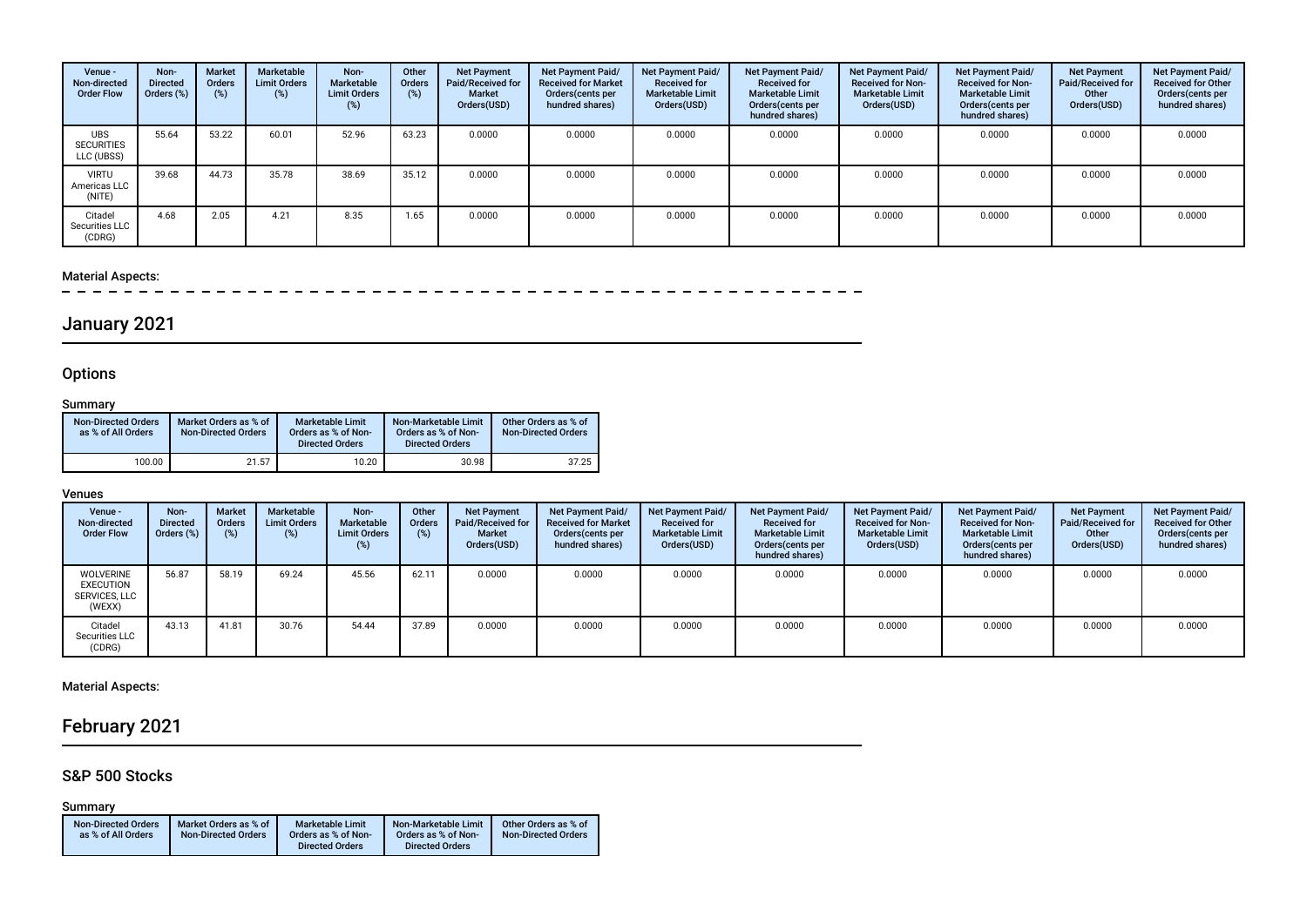| <b>Non-Directed Orders</b><br>as % of All Orders | Market Orders as % of<br><b>Non-Directed Orders</b> | Marketable Limit<br>Orders as % of Non-<br><b>Directed Orders</b> | Non-Marketable Limit<br>Orders as % of Non-<br><b>Directed Orders</b> | Other Orders as % of<br><b>Non-Directed Orders</b> |
|--------------------------------------------------|-----------------------------------------------------|-------------------------------------------------------------------|-----------------------------------------------------------------------|----------------------------------------------------|
| 100.00                                           | 21.74                                               | 7.07                                                              | 49.46                                                                 | 21.74                                              |

#### Venues

| Venue -<br>Non-directed<br><b>Order Flow</b>  | Non-<br><b>Directed</b><br>Orders (%) | Market<br><b>Orders</b><br>$(\%)$ | Marketable<br><b>Limit Orders</b><br>(%) | Non-<br>Marketable<br><b>Limit Orders</b><br>(%) | Other<br><b>Orders</b><br>(%) | <b>Net Payment</b><br>Paid/Received for<br><b>Market</b><br>Orders(USD) | <b>Net Payment Paid/</b><br><b>Received for Market</b><br>Orders (cents per<br>hundred shares) | Net Payment Paid/<br><b>Received for</b><br><b>Marketable Limit</b><br>Orders(USD) | Net Payment Paid/<br><b>Received for</b><br><b>Marketable Limit</b><br>Orders(cents per<br>hundred shares) | Net Payment Paid/<br><b>Received for Non-</b><br><b>Marketable Limit</b><br>Orders(USD) | Net Payment Paid/<br><b>Received for Non-</b><br><b>Marketable Limit</b><br>Orders (cents per<br>hundred shares) | <b>Net Payment</b><br>Paid/Received for<br>Other<br>Orders(USD) | Net Payment Paid/<br><b>Received for Other</b><br>Orders (cents per<br>hundred shares) |
|-----------------------------------------------|---------------------------------------|-----------------------------------|------------------------------------------|--------------------------------------------------|-------------------------------|-------------------------------------------------------------------------|------------------------------------------------------------------------------------------------|------------------------------------------------------------------------------------|------------------------------------------------------------------------------------------------------------|-----------------------------------------------------------------------------------------|------------------------------------------------------------------------------------------------------------------|-----------------------------------------------------------------|----------------------------------------------------------------------------------------|
| <b>VIRTU</b><br>Americas LLC<br>(NITE)        | 78.27                                 | 80.00                             | 76.93                                    | 76.94                                            | 80.00                         | 0.0000                                                                  | 0.0000                                                                                         | 0.0000                                                                             | 0.0000                                                                                                     | 0.0000                                                                                  | 0.0000                                                                                                           | 0.0000                                                          | 0.0000                                                                                 |
| <b>UBS</b><br><b>SECURITIES</b><br>LLC (UBSS) | 20.10                                 | 17.50                             | 23.07                                    | 21.97                                            | 17.50                         | 0.0000                                                                  | 0.0000                                                                                         | 0.0000                                                                             | 0.0000                                                                                                     | 0.0000                                                                                  | 0.0000                                                                                                           | 0.0000                                                          | 0.0000                                                                                 |
| Citadel<br>Securities LLC<br>(CDRG)           | 1.63                                  | 2.50                              | 0.00                                     | 1.09                                             | 2.50                          | 0.0000                                                                  | 0.0000                                                                                         | 0.0000                                                                             | 0.0000                                                                                                     | 0.0000                                                                                  | 0.0000                                                                                                           | 0.0000                                                          | 0.0000                                                                                 |

### Material Aspects:

 $\equiv$ سا سا سا س

## February 2021

## Non-S&P 500 Stocks

### Summary

| <b>Non-Directed Orders</b><br>as % of All Orders | Market Orders as % of<br><b>Non-Directed Orders</b> | <b>Marketable Limit</b><br>Orders as % of Non-<br><b>Directed Orders</b> | Non-Marketable Limit<br>Orders as % of Non-<br><b>Directed Orders</b> | Other Orders as % of<br><b>Non-Directed Orders</b> |
|--------------------------------------------------|-----------------------------------------------------|--------------------------------------------------------------------------|-----------------------------------------------------------------------|----------------------------------------------------|
| 100.00                                           | 33.14                                               | 9.23                                                                     | 32.57                                                                 | 25.05                                              |

#### Venues

| Venue -<br>Non-directed<br><b>Order Flow</b>  | Non-<br><b>Directed</b><br>Orders (%) | <b>Market</b><br><b>Orders</b><br>(%) | Marketable<br><b>Limit Orders</b><br>(%) | Non-<br>Marketable<br><b>Limit Orders</b><br>$(\%)$ | Other<br><b>Orders</b><br>(%) | <b>Net Payment</b><br>Paid/Received for<br>Market<br>Orders(USD) | <b>Net Payment Paid/</b><br><b>Received for Market</b><br>Orders (cents per<br>hundred shares) | Net Payment Paid/<br><b>Received for</b><br><b>Marketable Limit</b><br>Orders(USD) | Net Payment Paid/<br><b>Received for</b><br><b>Marketable Limit</b><br>Orders(cents per<br>hundred shares) | Net Payment Paid/<br><b>Received for Non-</b><br><b>Marketable Limit</b><br>Orders(USD) | Net Payment Paid/<br><b>Received for Non-</b><br><b>Marketable Limit</b><br>Orders (cents per<br>hundred shares) | <b>Net Payment</b><br>Paid/Received for<br>Other<br>Orders(USD) | Net Payment Paid/<br><b>Received for Other</b><br>Orders (cents per<br>hundred shares) |
|-----------------------------------------------|---------------------------------------|---------------------------------------|------------------------------------------|-----------------------------------------------------|-------------------------------|------------------------------------------------------------------|------------------------------------------------------------------------------------------------|------------------------------------------------------------------------------------|------------------------------------------------------------------------------------------------------------|-----------------------------------------------------------------------------------------|------------------------------------------------------------------------------------------------------------------|-----------------------------------------------------------------|----------------------------------------------------------------------------------------|
| <b>UBS</b><br><b>SECURITIES</b><br>LLC (UBSS) | 51.41                                 | 42.54                                 | 65.13                                    | 52.10                                               | 57.15                         | 0.0000                                                           | 0.0000                                                                                         | 0.0000                                                                             | 0.0000                                                                                                     | 0.0000                                                                                  | 0.0000                                                                                                           | 0.0000                                                          | 0.0000                                                                                 |
| <b>VIRTU</b><br>Americas LLC<br>(NITE)        | 44.23                                 | 54.44                                 | 29.45                                    | 41.97                                               | 39.14                         | 0.0000                                                           | 0.0000                                                                                         | 0.0000                                                                             | 0.0000                                                                                                     | 0.0000                                                                                  | 0.0000                                                                                                           | 0.0000                                                          | 0.0000                                                                                 |
| Citadel<br>Securities LLC<br>(CDRG)           | 4.36                                  | 3.02                                  | 5.42                                     | 5.93                                                | 3.71                          | 0.0000                                                           | 0.0000                                                                                         | 0.0000                                                                             | 0.0000                                                                                                     | 0.0000                                                                                  | 0.0000                                                                                                           | 0.0000                                                          | 0.0000                                                                                 |

## Material Aspects:

 $\sim$  $\sim$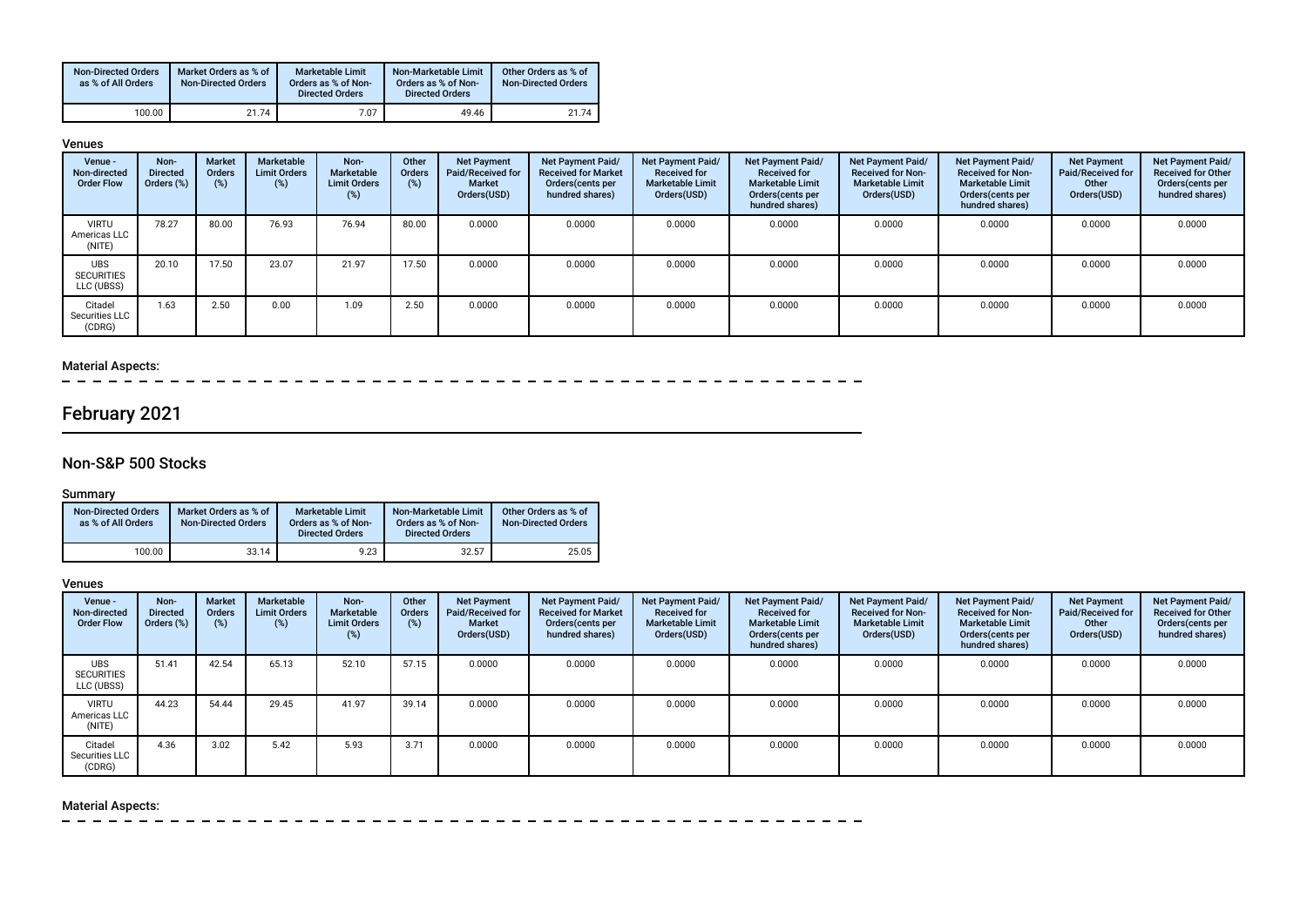## February 2021

## **Options**

### Summary

| <b>Non-Directed Orders</b><br>as % of All Orders | Market Orders as % of<br><b>Non-Directed Orders</b> | Marketable Limit<br>Orders as % of Non-<br><b>Directed Orders</b> | Non-Marketable Limit<br>Orders as % of Non-<br><b>Directed Orders</b> | Other Orders as % of<br><b>Non-Directed Orders</b> |
|--------------------------------------------------|-----------------------------------------------------|-------------------------------------------------------------------|-----------------------------------------------------------------------|----------------------------------------------------|
| 100.00                                           | 9.96                                                | 11.88                                                             | 36.78                                                                 | 41.38                                              |

### Venues

| Venue -<br>Non-directed<br><b>Order Flow</b>                    | Non-<br><b>Directed</b><br>Orders (%) | <b>Market</b><br><b>Orders</b><br>(%) | Marketable<br><b>Limit Orders</b><br>(%) | Non-<br>Marketable<br><b>Limit Orders</b><br>(%) | Other<br>Orders<br>$(\%)$ | <b>Net Payment</b><br>Paid/Received for<br><b>Market</b><br>Orders(USD) | Net Payment Paid/<br><b>Received for Market</b><br>Orders(cents per<br>hundred shares) | Net Payment Paid/<br><b>Received for</b><br><b>Marketable Limit</b><br>Orders(USD) | <b>Net Payment Paid/</b><br><b>Received for</b><br><b>Marketable Limit</b><br>Orders (cents per<br>hundred shares) | Net Payment Paid/<br><b>Received for Non-</b><br><b>Marketable Limit</b><br>Orders(USD) | Net Payment Paid/<br><b>Received for Non-</b><br><b>Marketable Limit</b><br>Orders(cents per<br>hundred shares) | <b>Net Payment</b><br>Paid/Received for<br>Other<br>Orders(USD) | Net Payment Paid/<br><b>Received for Other</b><br>Orders(cents per<br>hundred shares) |
|-----------------------------------------------------------------|---------------------------------------|---------------------------------------|------------------------------------------|--------------------------------------------------|---------------------------|-------------------------------------------------------------------------|----------------------------------------------------------------------------------------|------------------------------------------------------------------------------------|--------------------------------------------------------------------------------------------------------------------|-----------------------------------------------------------------------------------------|-----------------------------------------------------------------------------------------------------------------|-----------------------------------------------------------------|---------------------------------------------------------------------------------------|
| <b>WOLVERINE</b><br><b>EXECUTION</b><br>SERVICES, LLC<br>(WEXX) | 55.18                                 | 61.54                                 | 74.20                                    | 45.83                                            | 56.49                     | 0.0000                                                                  | 0.0000                                                                                 | 0.0000                                                                             | 0.0000                                                                                                             | 0.0000                                                                                  | 0.0000                                                                                                          | 0.0000                                                          | 0.0000                                                                                |
| Citadel<br>Securities LLC<br>(CDRG)                             | 44.82                                 | 38.46                                 | 25.80                                    | 54.17                                            | 43.51                     | 0.0000                                                                  | 0.0000                                                                                 | 0.0000                                                                             | 0.0000                                                                                                             | 0.0000                                                                                  | 0.0000                                                                                                          | 0.0000                                                          | 0.0000                                                                                |

## Material Aspects:

## March 2021

## S&P 500 Stocks

## **Summary**

| <b>Non-Directed Orders</b><br>as % of All Orders | Market Orders as % of<br><b>Non-Directed Orders</b> | <b>Marketable Limit</b><br>Orders as % of Non-<br><b>Directed Orders</b> | Non-Marketable Limit<br>Orders as % of Non-<br><b>Directed Orders</b> | Other Orders as % of<br><b>Non-Directed Orders</b> |
|--------------------------------------------------|-----------------------------------------------------|--------------------------------------------------------------------------|-----------------------------------------------------------------------|----------------------------------------------------|
| 100.00                                           | 50.30                                               | 7.88                                                                     | 29.70                                                                 | 12.12                                              |

### Venues

| Venue -<br>Non-directed<br><b>Order Flow</b>  | Non-<br><b>Directed</b><br>Orders (%) | <b>Market</b><br><b>Orders</b><br>$(\%)$ | Marketable<br><b>Limit Orders</b><br>(%) | Non-<br>Marketable<br><b>Limit Orders</b><br>(%) | Other<br>Orders<br>(%) | <b>Net Payment</b><br>Paid/Received for<br><b>Market</b><br>Orders(USD) | <b>Net Payment Paid/</b><br><b>Received for Market</b><br>Orders (cents per<br>hundred shares) | Net Payment Paid/<br><b>Received for</b><br><b>Marketable Limit</b><br>Orders(USD) | Net Payment Paid/<br><b>Received for</b><br><b>Marketable Limit</b><br>Orders (cents per<br>hundred shares) | Net Payment Paid/<br><b>Received for Non-</b><br><b>Marketable Limit</b><br>Orders(USD) | Net Payment Paid/<br><b>Received for Non-</b><br><b>Marketable Limit</b><br>Orders (cents per<br>hundred shares) | <b>Net Payment</b><br>Paid/Received for<br>Other<br>Orders(USD) | Net Payment Paid/<br><b>Received for Other</b><br>Orders(cents per<br>hundred shares) |
|-----------------------------------------------|---------------------------------------|------------------------------------------|------------------------------------------|--------------------------------------------------|------------------------|-------------------------------------------------------------------------|------------------------------------------------------------------------------------------------|------------------------------------------------------------------------------------|-------------------------------------------------------------------------------------------------------------|-----------------------------------------------------------------------------------------|------------------------------------------------------------------------------------------------------------------|-----------------------------------------------------------------|---------------------------------------------------------------------------------------|
| VIRTU<br>Americas LLC<br>(NITE)               | 87.88                                 | 78.33                                    | 100.00                                   | 97.96                                            | 95.00                  | 0.0000                                                                  | 0.0000                                                                                         | 0.0000                                                                             | 0.0000                                                                                                      | 0.0000                                                                                  | 0.0000                                                                                                           | 0.0000                                                          | 0.0000                                                                                |
| <b>UBS</b><br><b>SECURITIES</b><br>LLC (UBSS) | 9.09                                  | 16.86                                    | 0.00                                     | 0.00                                             | 5.00                   | 0.0000                                                                  | 0.0000                                                                                         | 0.0000                                                                             | 0.0000                                                                                                      | 0.0000                                                                                  | 0.0000                                                                                                           | 0.0000                                                          | 0.0000                                                                                |
| Citadel<br>Securities LLC<br>(CDRG)           | 3.03                                  | 4.81                                     | 0.00                                     | 2.04                                             | 0.00                   | 0.0000                                                                  | 0.0000                                                                                         | 0.0000                                                                             | 0.0000                                                                                                      | 0.0000                                                                                  | 0.0000                                                                                                           | 0.0000                                                          | 0.0000                                                                                |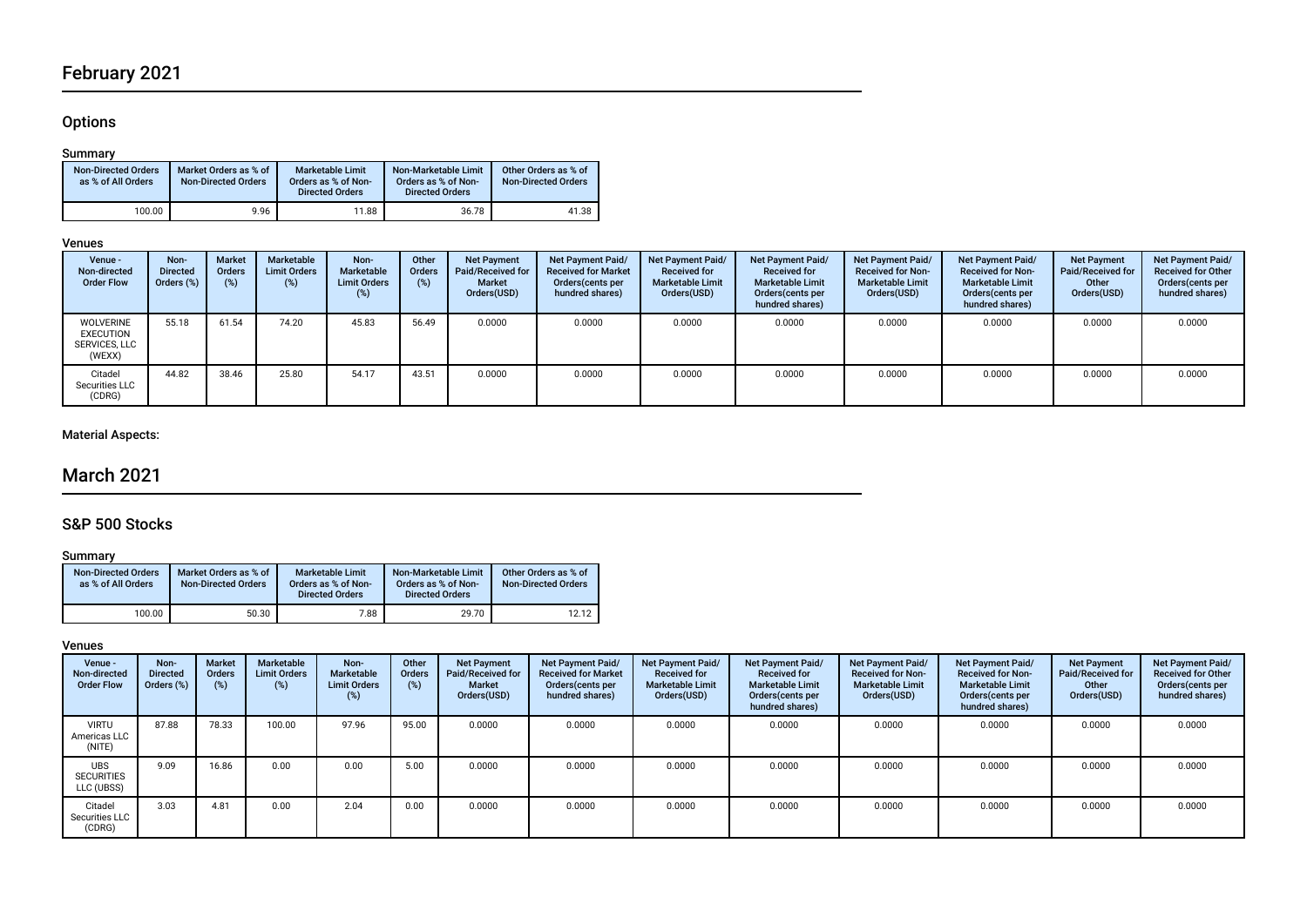## Material Aspects:<br> $= - -$

--------- $\overline{\phantom{a}}$  $\sim$  $\equiv$  $\overline{\phantom{a}}$  $-$ 

## March 2021

## Non-S&P 500 Stocks

### Summary

| <b>Non-Directed Orders</b><br>as % of All Orders | Market Orders as % of<br><b>Non-Directed Orders</b> | <b>Marketable Limit</b><br>Orders as % of Non-<br><b>Directed Orders</b> | Non-Marketable Limit<br>Orders as % of Non-<br><b>Directed Orders</b> | Other Orders as % of<br><b>Non-Directed Orders</b> |
|--------------------------------------------------|-----------------------------------------------------|--------------------------------------------------------------------------|-----------------------------------------------------------------------|----------------------------------------------------|
| 100.00                                           | 38.72                                               | 7.55                                                                     | 35.21                                                                 | 18.53                                              |

#### Venues

| Venue -<br>Non-directed<br><b>Order Flow</b>  | Non-<br>Directed<br>Orders (%) | <b>Market</b><br><b>Orders</b><br>(%) | Marketable<br><b>Limit Orders</b><br>(%) | Non-<br>Marketable<br><b>Limit Orders</b><br>(%) | Other<br><b>Orders</b><br>(%) | <b>Net Payment</b><br>Paid/Received for<br><b>Market</b><br>Orders(USD) | Net Payment Paid/<br><b>Received for Market</b><br>Orders(cents per<br>hundred shares) | Net Payment Paid/<br><b>Received for</b><br><b>Marketable Limit</b><br>Orders(USD) | <b>Net Payment Paid/</b><br><b>Received for</b><br><b>Marketable Limit</b><br>Orders (cents per<br>hundred shares) | Net Payment Paid/<br><b>Received for Non-</b><br><b>Marketable Limit</b><br>Orders(USD) | Net Payment Paid/<br><b>Received for Non-</b><br><b>Marketable Limit</b><br>Orders (cents per<br>hundred shares) | <b>Net Payment</b><br>Paid/Received for<br>Other<br>Orders(USD) | Net Payment Paid/<br><b>Received for Other</b><br>Orders(cents per<br>hundred shares) |
|-----------------------------------------------|--------------------------------|---------------------------------------|------------------------------------------|--------------------------------------------------|-------------------------------|-------------------------------------------------------------------------|----------------------------------------------------------------------------------------|------------------------------------------------------------------------------------|--------------------------------------------------------------------------------------------------------------------|-----------------------------------------------------------------------------------------|------------------------------------------------------------------------------------------------------------------|-----------------------------------------------------------------|---------------------------------------------------------------------------------------|
| <b>VIRTU</b><br>Americas LLC<br>(NITE)        | 53.65                          | 61.00                                 | 29.06                                    | 51.38                                            | 52.62                         | 0.0000                                                                  | 0.0000                                                                                 | 0.0000                                                                             | 0.0000                                                                                                             | 0.0000                                                                                  | 0.0000                                                                                                           | 0.0000                                                          | 0.0000                                                                                |
| <b>UBS</b><br><b>SECURITIES</b><br>LLC (UBSS) | 43.72                          | 35.60                                 | 67.46                                    | 46.13                                            | 46.44                         | 0.0000                                                                  | 0.0000                                                                                 | 0.0000                                                                             | 0.0000                                                                                                             | 0.0000                                                                                  | 0.0000                                                                                                           | 0.0000                                                          | 0.0000                                                                                |
| Citadel<br>Securities LLC<br>(CDRG)           | 2.63                           | 3.40                                  | 3.48                                     | 2.49                                             | 0.94                          | 0.0000                                                                  | 0.0000                                                                                 | 0.0000                                                                             | 0.0000                                                                                                             | 0.0000                                                                                  | 0.0000                                                                                                           | 0.0000                                                          | 0.0000                                                                                |

## Material Aspects:

 $\overline{\phantom{0}}$ 

## March 2021

## **Options**

### **Summary**

| <b>Non-Directed Orders</b><br>as % of All Orders | Market Orders as % of<br><b>Non-Directed Orders</b> | <b>Marketable Limit</b><br>Orders as % of Non-<br><b>Directed Orders</b> | Non-Marketable Limit<br>Orders as % of Non-<br><b>Directed Orders</b> | Other Orders as % of<br><b>Non-Directed Orders</b> |
|--------------------------------------------------|-----------------------------------------------------|--------------------------------------------------------------------------|-----------------------------------------------------------------------|----------------------------------------------------|
| 100.00                                           | 15.55                                               | 10.92                                                                    | 34.03                                                                 | 39.50                                              |

### Venues

| Venue -<br>Non-directed<br><b>Order Flow</b>                    | Non-<br><b>Directed</b><br>Orders (%) | <b>Market</b><br><b>Orders</b> | Marketable<br><b>Limit Orders</b><br>(%) | Non-<br>Marketable<br><b>Limit Orders</b><br>$(\%)$ | Other<br>Orders | <b>Net Payment</b><br><b>Paid/Received for</b><br><b>Market</b><br>Orders(USD) | <b>Net Payment Paid/</b><br><b>Received for Market</b><br>Orders(cents per<br>hundred shares) | Net Payment Paid/<br><b>Received for</b><br><b>Marketable Limit</b><br>Orders(USD) | Net Payment Paid/<br><b>Received for</b><br><b>Marketable Limit</b><br>Orders (cents per<br>hundred shares) | Net Payment Paid/<br><b>Received for Non-</b><br><b>Marketable Limit</b><br>Orders(USD) | Net Payment Paid/<br><b>Received for Non-</b><br><b>Marketable Limit</b><br>Orders (cents per<br>hundred shares) | <b>Net Payment</b><br>Paid/Received for<br>Other<br>Orders(USD) | Net Payment Paid/<br><b>Received for Other</b><br>Orders(cents per<br>hundred shares) |
|-----------------------------------------------------------------|---------------------------------------|--------------------------------|------------------------------------------|-----------------------------------------------------|-----------------|--------------------------------------------------------------------------------|-----------------------------------------------------------------------------------------------|------------------------------------------------------------------------------------|-------------------------------------------------------------------------------------------------------------|-----------------------------------------------------------------------------------------|------------------------------------------------------------------------------------------------------------------|-----------------------------------------------------------------|---------------------------------------------------------------------------------------|
| <b>WOLVERINE</b><br><b>EXECUTION</b><br>SERVICES. LLC<br>(WEXX) | 58.41                                 | 64.87                          | 53.85                                    | 55.56                                               | 59.58           | 0.0000                                                                         | 0.0000                                                                                        | 0.0000                                                                             | 0.0000                                                                                                      | 0.0000                                                                                  | 0.0000                                                                                                           | 0.0000                                                          | 0.0000                                                                                |